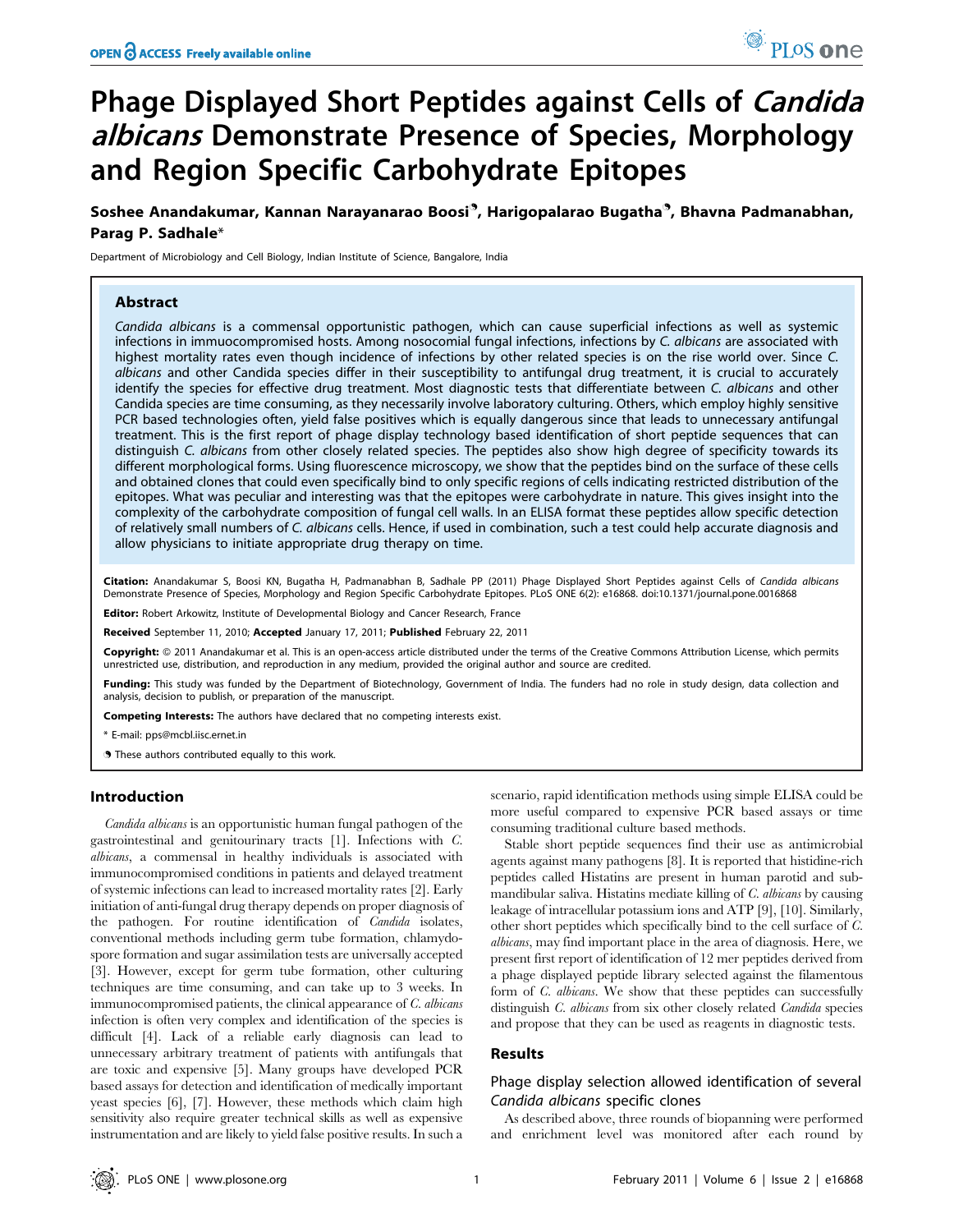determining the titre of eluted phages using plaque assay. As shown in Figure 1A, at the end of three rounds, a gradual increase in the phage titre led to effective enrichment of the order of  $10^6$ . Such high enrichment indicated that a small number of phages that specifically interact with C. albicans cells are highly represented in the bound phages. We isolated individual phage clones and initiated further characterization. A total of 50 well isolated plaques (labelled as H-1 to H-50) were picked and amplified to  $2\times10^{11}$  pfu/ml.

# Differential binding of phage clones to yeast versus hyphal cells of C. albicans

Although the phage clones were selected for binding against hyphal form of C. albicans cells, some of the clones might have ability to bind the yeast form as well, since cells induced to form hyphae are associated with their mother cells which are in the yeast form. There are also some small percent of yeast cells which have not undergone hyphal transition. Hence we decided to determine the binding affinity of selected phage clones towards the two morphological forms. The phage titre after interaction with equal number of cells either in yeast form or hyphal form reflected differences in affinity of binding between the different phage clones and the specific C. albicans morphological form. Out of 50 phage clones, H-34 showed high level of specific binding to both yeast and the hyphal form of cells compared to M13 phage displaying no peptide (Fig. 1B). We observed significant variation in the affinity of various phage isolates. Seven clones (H-7, 9, 14, 23, 27, 35 and 42) showed very high level of specificity towards hyphal cells as compared to yeast cells, while sixteen clones (H-5, 6, 8, 11, 12, 13, 15, 16, 17, 18, 20, 29, 37, 41, 45 and 48) showed low level of affinity with either yeast/hyphal cells with titre values not significantly different than M13 phage. Remaining 27 clones showed 10 to 100 fold higher binding with yeast or hyphal cells as compared to M13. These were considered as moderately specific clones and pursued further for detailed analysis along with the 7 hyphal specific clones.

# Sequencing of selected phage clones showed enrichment of a few peptide sequences

Out of these 50 clones, 34 positive phage clones (7 highly hyphal specific and 27 moderately specific to either yeast/hyphal form) and 2 clones (H-15 and H-41) showing no significant binding, were used to isolate single-stranded DNA [11]. The region of the phage genome (N-terminal of g-III region) that encodes the inserted 12-mer peptide was sequenced and the amino acid sequence of the peptide was deduced for each clone. The amino acid sequences revealed a total of 11 different peptide sequences, of which only 5 sequences were represented in multiple clones (Table 1). The consensus sequence ''SE\*\*\*\*\*I\*T\*\*'' predominated among the clones binding highly specifically to the hyphal cells, while ''EL\*A\*\*I/V\*\*\*\*\*'' was predominant in clones binding to hyphal cells only slightly better than the yeast cells. We



Figure 1. Selective enrichment of phages through biopanning. A) Phage peptide library against C. albicans hyphal cells after 3 rounds of bio panning. Gradual increase in phage titres was observed during first (6.8×10<sup>2</sup> pfu), second (1×10<sup>7</sup> pfu) and third round (1×10<sup>9</sup> pfu) of bio panning. B) Plaque assay to determine binding specificity of clones to yeast (black bars) or hyphal (grey bars) form cells. Y axis represents the number of phages bound to  $5\times10^6$  cells. M13 phage without peptide served as a negative control. doi:10.1371/journal.pone.0016868.g001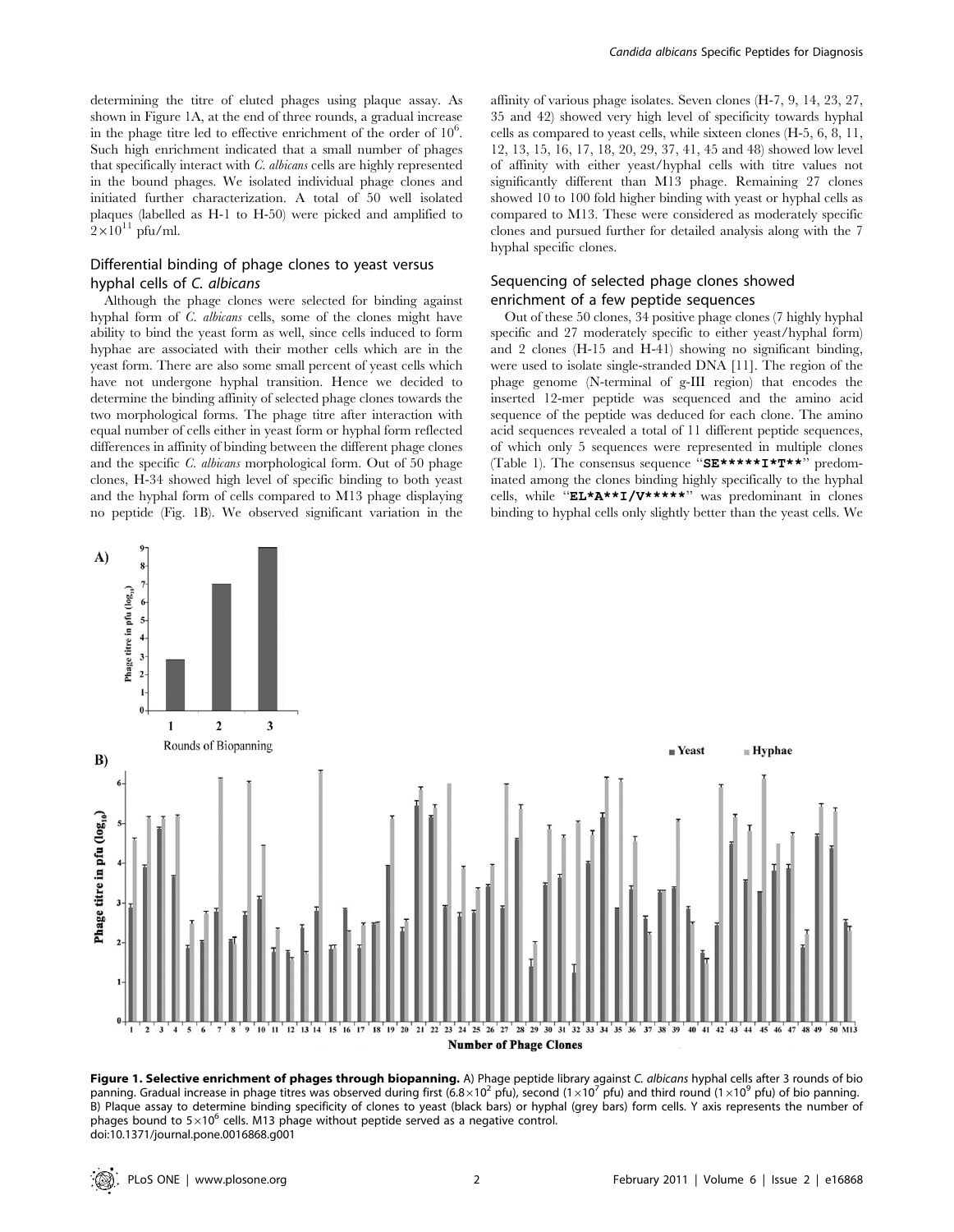selected 7 phage clones based on their differential binding abilities for further studies.

# The peptides confer high specificity towards C. albicans cells

Since the present study was initiated with the objective of developing a simple assay for detection of C. albicans, we decided to use these phage clones for development of an ELISA and compare it with ELISA using a commercially available antibody raised against C. albicans. Since most other related species do not readily form hyphae under disease condition, it is challenging to distinguish C. albicans from other Candida spp., in its yeast form. Hence, we used yeast cells of C. albicans, C. dubliniensis, C. glabrata, C. kefyr, C. parapsilosis and C. tropicalis to test the specificity of the phage clones. The microtitre wells were coated with  $5\times10^6$  cells of the Candida species in yeast form, blocked with 2% BSA for 1 hour at 37°C and the ELISA was carried out using the commercially available polyclonal anti C. albicans antibody. The colour developed with  $OPD/H<sub>2</sub>O<sub>2</sub>$  as substrate indicated the strength of interaction. Surprisingly, this antibody showed interaction with all the Candida species tested. C. albicans, C. kefyr, and C. dubliniensis cells showed greater reactivity to the antibody, than the  $C$ . tropicalis,  $C$ . glabrata and  $C$ . parapsilosis with as high as  $5\times10^6$  cells (Fig. 2A).

Subsequently, we performed ELISA using 7 phage clones described above, including hyphal form specific clones H7 and H9; as well as both yeast and hyphal form interacting clones H1, H22, H31, H34 and H49. Since the Candida cells coated were in the yeast form, except for the hyphal specific clones  $#7$  and  $#9$ , all other clones showed several fold higher level of binding to C. albicans as compared to all other species (Fig. 2B). The M13 phage without any peptide insert showed minimal or no binding. Monitoring both the germ tube formation and growth on CHROMagar we confirmed that the species used showed expected phenotypes e.g. only C. albicans and C. dubliniensis formed germ tubes at  $37^{\circ}$ C in the presence of serum with significant quantitative difference in germ tube formation between C. albicans and C. dubliniensis (data not shown). All the Candida species after

Table 1. Peptide sequences differ significantly with their ability to bind either yeast or hyphal cells.

| No.            | <b>Sequences</b>    | <b>Phage clones</b> | <b>Binding efficiency</b> |
|----------------|---------------------|---------------------|---------------------------|
|                | <b>ELMAVPVPLPPA</b> | $HO1 \subset A$     | $H \approx Y$             |
| $\overline{2}$ | <b>SEYTSQLIFTAT</b> | $HO7 \subset B$     | H>>Y                      |
| 3              | <b>SEFSYIVIDTSL</b> | $H09 \subset C$     | H>>Y                      |
| 4              | <b>ELTAILVSPAPL</b> | $H22C$ D            | $H \approx Y$             |
| 5              | <b>ELNAOHIMEPKY</b> | $H49 \subset E$     | $H \approx Y$             |
| 6              | <b>ELIPMLIMOSTS</b> | H46                 | $H \approx Y$             |
| 7              | <b>EDYSTIMKTLAH</b> | H <sub>25</sub>     | $H \approx Y$             |
| 8              | <b>STPKSPHSVASH</b> | H38                 | $H \approx Y$             |
| 9              | <b>AVOHNPTHPFYP</b> | H40                 | $H \approx Y$             |
| 10             | <b>AHSTGLSPSTLR</b> | H <sub>15</sub>     | Poor binders              |
| 11             | <b>TMSSVAPRNLSS</b> | H41                 | Poor binders              |

 $>>$ , Highly specific;  $\approx$ , moderate binding. H, Hyphal cells; Y, yeast cells. (#- subset;Group AH-01, 24, 32, 36, 44; Group B- H-07, 14, 23; Group C- H-09, 27, 35, 42; Group D- H-03, 19, 21,22, 28, 31, 34, 43; Group E- H-02, 04, 10, 26, 30, 33, 39, 47, 49, 50).

doi:10.1371/journal.pone.0016868.t001

incubation at 37°C for 48 hours showed distinct colony colour on CHROMagar, specific to the respective species as reported earlier [12]. All these results confirmed that our phage clones can specifically identify C. albicans even in comparison to a closely related species like C. dubliniensis.

# The C. albicans specific clones show specific binding even in presence of several fold high level of competing C. dubliniensis cells

The mortality rate in immunocompromised patients could be reduced by detection of lower number of C. albicans cells at an early stage of infection. The sensitivity of ELISA was tested with C. *albicans* cells ranging from  $5 \times 10^6$  to  $5 \times 10^3$  interacted with  $2 \times 10^7$ phages (H34). We observed more than 10 fold reduction in absorbance at 490 nm and there was no detectable interaction with less than  $5\times10^3$  cells (data not shown). This showed that in the current form, the ELISA could detect upto  $5\times10^3$  cells (Fig. 3A). M13 was used as a negative control which showed no detectable interaction with the C. albicans cells.

Since we showed that the clones selected above could bind specifically to C. albicans cells, we decided to test the specificity of interaction in more stringent conditions. We mixed the C. albicans cells with the closely related species, C. dubliniensis in several different ratios and then carried out the ELISA test as described above. Even at the ratio of 50:1 C. dubliniensis: C. albicans cells, we observed highly specific binding of the H34 clone with the C. albicans cells in the yeast form. Thus, we could easily detect as low as  $1\times10^5$  cells (Fig. 3B). Further reduction of C. albicans cells showed overall reduced level of interaction (data not shown) and we suspect that the binding of cells was potentially due to inefficient binding of the C. albicans cells to the well surfaces used for ELISA.

Yet another way to confirm the specificity was to test if the bound phages continue to show species specificity after elution which should show enrichment of phages. We tested this by first interacting H34 phage clone with either of the species, eluted the bound phages and allowed them to interact with the cells of both the species again. As before, we saw that clone H34 binds specifically to C. albicans but do not bind to C. dubliniensis cells (Figure 3C). However, there was no significant interaction with C. dubliniensis either in the first or second round.

## Immunofluorescence assay confirms surface binding of the phage clones

To support the observations reported above through ELISA, we tested the ability of some of these clones to bind to the yeast Vs hyphal cells using immunofluorescence assay. We incubated the cells in either yeast or hyphal form independently, with the phage clones and performed immunofluorescence assay as described in the materials and methods section. Figure 4A shows representative clones which showed specific interactions with yeast or hyphal cells. We saw that clone H7 showed only hyphal specific staining such that even the mother cells from which hyphae had emerged, showed no staining; on the other hand, H34 clone bound with both yeast and hyphal forms equally well (Fig. 4A) thus confirming the specificity of interaction with the morphological forms. Interestingly, after hyphal induction the H22 clone showed intense staining of a region of hyphae close to the mother cell and weaker staining over the rest of the hyphal surface while the mother cells showed almost no staining (Fig. 4B; left panel). The yeast form cells however showed a patchy staining (Fig. 4B; right panel). This indicated that during hyphal induction H22 binding epitopes may be getting redistributed over different regions of the cell surface.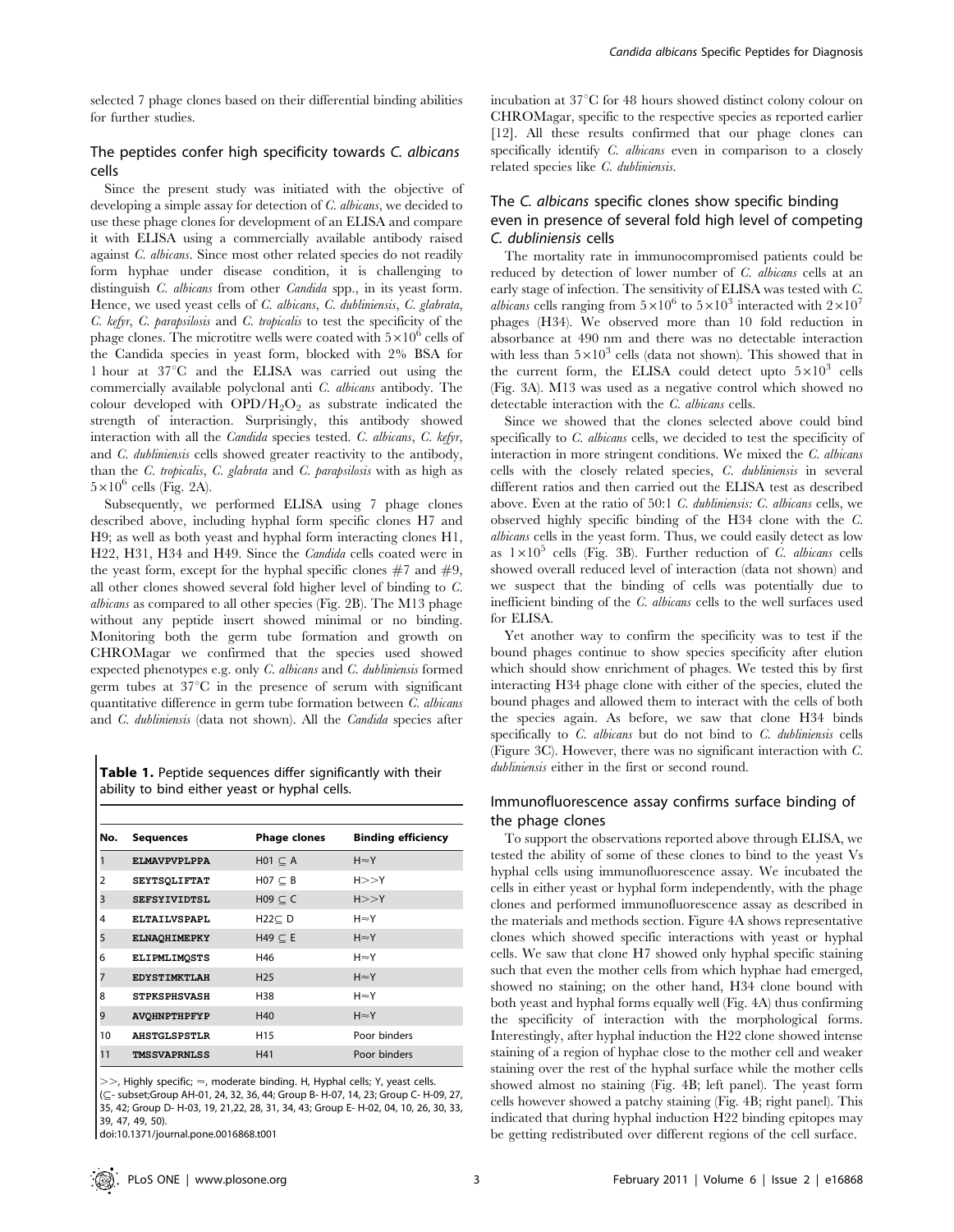



Figure 2. Interaction of different Candida species with A) commercially available polyclonal anti C. albicans antibody or B) phage clones. Only yeast form of cells of the indicated Candida species was used.  $A_{490}$  values signify the strength of interaction. doi:10.1371/journal.pone.0016868.g002

Since it is likely that one could encounter C. albicans in blood samples, to test if we could detect the cells in a sample mimicking the samples in the field, we mixed the C. albicans cells in blood (see Materials and Methods) and then smeared the samples on to glass slides. After performing immunofluorescence study as described above, we could specifically detect the C. albicans cells without any other background (Figure S1). This suggested that our reagents will not react with other components of mammalian blood.

## The H34 clone binds a carbohydrate moiety on the cell surface on C. albicans cells

Since the phages showed specific binding on C. albicans cell surface we tested if the specificity of binding could be attributed to carbohydrate or proteinacious moieties on the cell surface. We treated the cells with either sodium metaperiodate or proteinase K, as described above and then performed immunofluorescence assay using clone H34. We observed that proteinase K treated cells continued to show fluorescence associated with the cell surface, while sodium metaperiodate treated cells showed no fluorescence at all, indicating complete loss of phage interaction (Fig. 5A). M13 phage without peptides showed no fluorescence associated with either untreated or treated cells.

To check further if excess specific monosaccharides will inhibit the specific binding of phage clones, we performed the sugar

inhibition assay as described in the materials and methods section. We could see high level of inhibition (upto 100 fold) with 1 M of galactose and mannose but only a moderate level of inhibition with dextrose (Fig. 5B). We observed no inhibition with 1 M N acetyl glucosamine, a component of chitin, the innermost layer of the fungal cell wall. We also saw no inhibition with either  $\alpha$ -D-methyl mannopyranoside, or lower concentration  $(10^{-4} \text{ M})$  of galactose or mannose (Fig. 5C). In all these experiments M13 binding was not affected by presence of excess of these carbohydrates.

Thus we conclude that the peptide in clone H34 specifically bound to some carbohydrate moiety which either has galactose or mannose as one of the components on the cell wall of C. albicans cells.

## Discussion

Phage display technique has proved to be a versatile and reliable tool for selecting short peptides against many biological or non biological targets [13]. With the rapid development of the technique over the past decade, phage display has been used successfully in numerous applications, including antibody engineering [14], peptide and protein drug discovery and manufacture [15], vaccine development [16] and identification of ligands [17]. Phage display screen has been reported against whole cells as well as against whole viruses [18],[19].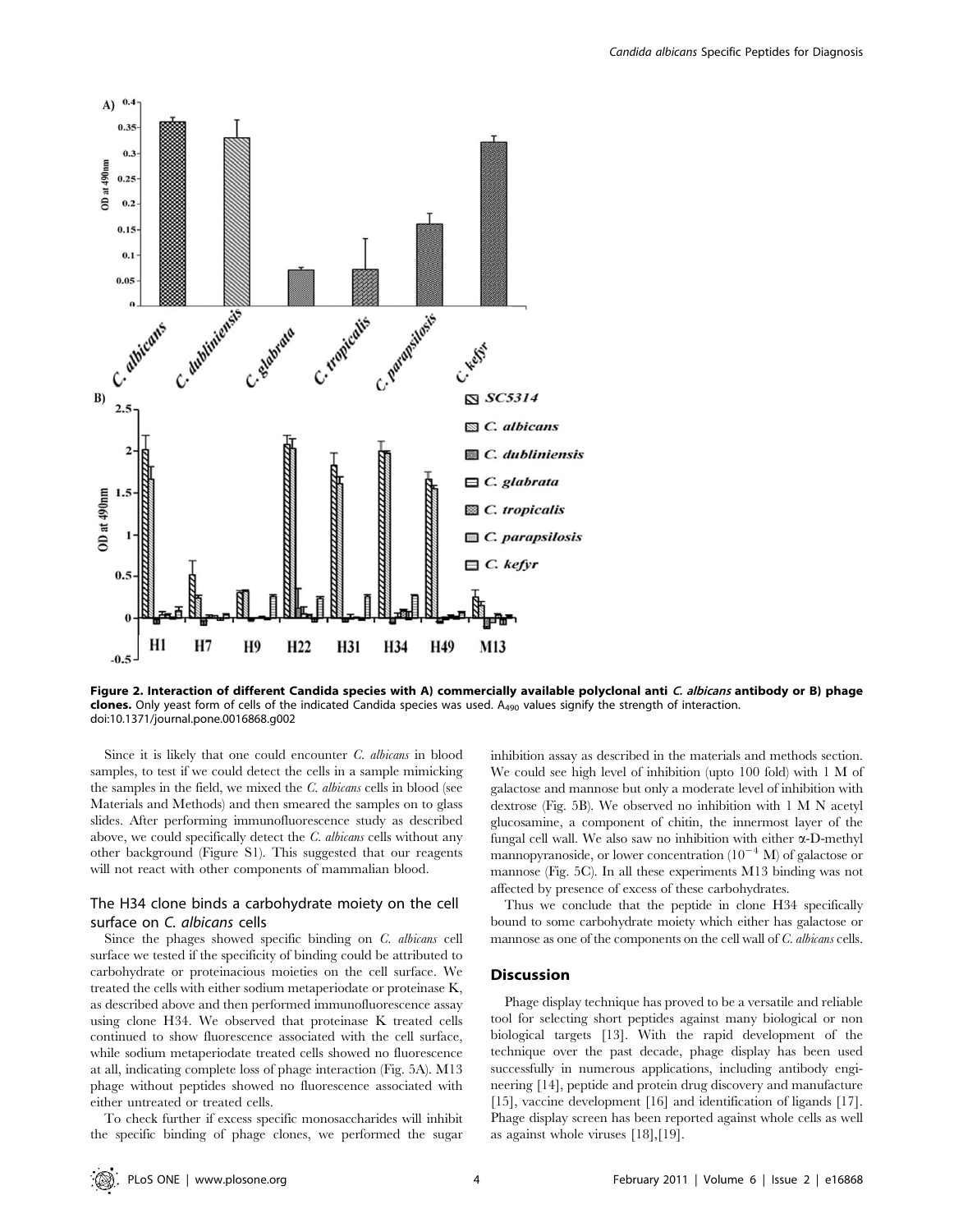

Figure 3. The phage clone can specifically detect low numbers of C. albicans cells. A) C. albicans cells were serially diluted from 10<sup>6</sup> to 10<sup>3</sup> and coated on the microtitre plate. M13 was used as a negative control. B) C. albicans cells were mixed with C. dubliniensis in different ratios keeping the total number of cells coated to be  $\sim$ 5 $\times$ 10<sup>6</sup> per well. The actual number of each type of cell is indicated below each bar. Anti Candida antibody which detects both species was used as a control to test for overall equal number of cells coated. C) Primary binding of 10<sup>9</sup> phages with 10<sup>6</sup> cells was estimated by plaque assay. The bound phages after elution were directly interacted with either C. albicans or C. dubliniensis during secondary interaction. Ratio of bound phages of H34 to M13 was determined during either primary or secondary interaction. Cells were visualized at 800X magnification.

doi:10.1371/journal.pone.0016868.g003

In the present study, we successfully used phage library displaying 12 mer random peptides to select C. albicans specific peptides. While two of these were highly specific to the hyphal form of cells, 5 peptide clones, showed comparable level of binding with both yeast and hyphal cells. Of course it is important to remember that hyphal cells provide much larger surface area for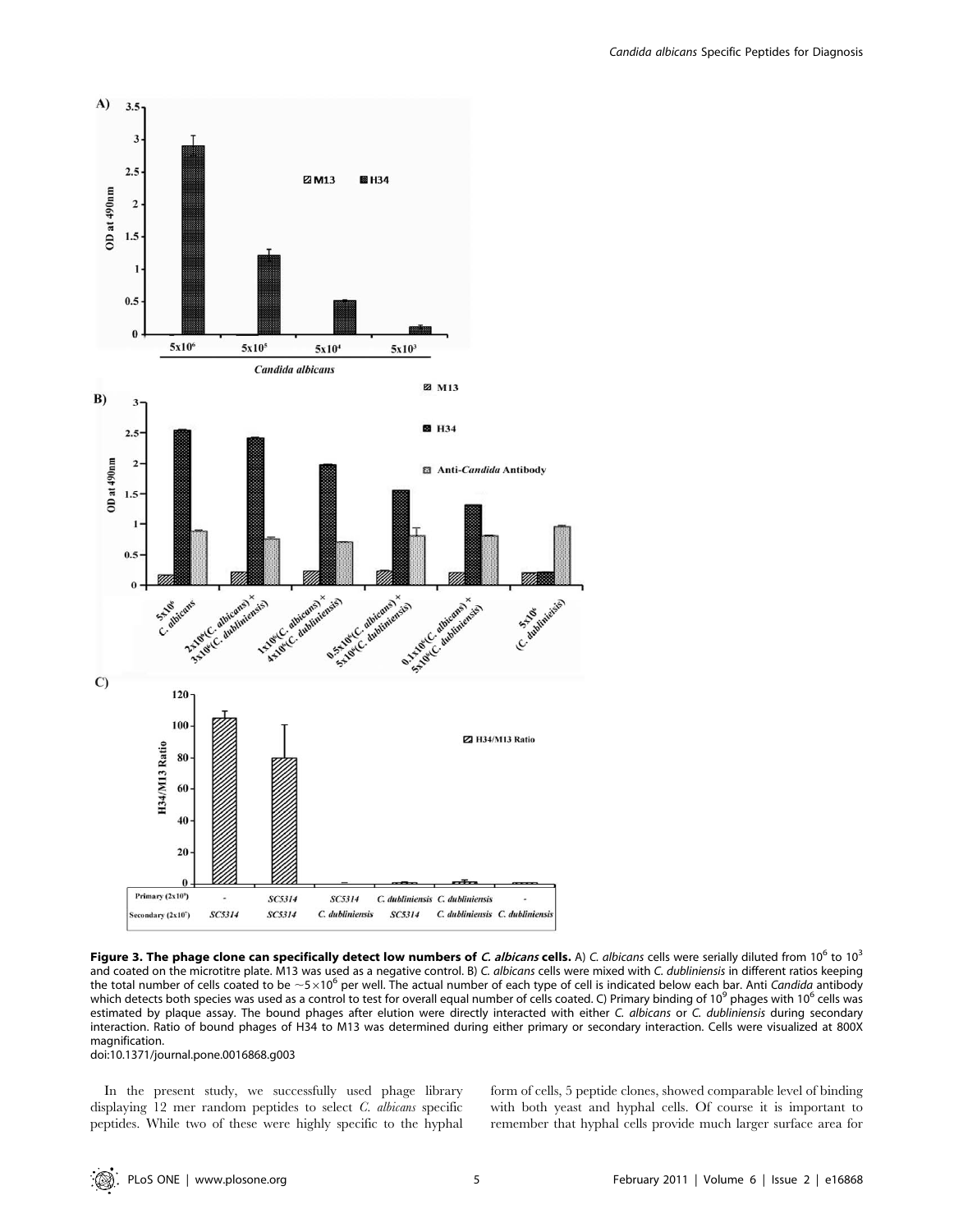

Figure 4. Immunofluorescene assay shows morphology specific binding of phage clones. A) The clone H7 can distinguish between the yeast mother cells and the hyphae emanating from them while clone 34 exhibits equal binding with both yeast and hyphal form of C. albicans. B) Clone 22 binds to specific regions on the surface of C. albicans cells. The fluorescent image and the merge of fluorescent and brightfield image are shown for cells induced to form hyphae (left panel) and yeast cells (right panel). doi:10.1371/journal.pone.0016868.g004

binding than the same number of yeast cells. Hence the level of hyphal binding as indicated by the ELISA may be an over estimate in favour of the hyphal cells. It is not inconceivable to imagine that there are identical epitopes present on both yeast and hyphal cells. It shall be noted that, these peptides do not bind to any other Candida species including C. dubliniensis, which closely resembles C. albicans with respect to genome composition and phenotypes. This indicates that the peptides bind to epitopes highly specific to C. albicans, thus making these peptides unique

and versatile reagents for diagnosis of C. albicans. We have determined that at least some of these highly specific epitopes are carbohydrate in nature. It was interesting that the carbohydrate moiety detected by the phage clone H34 at least partially had galactose or mannose as one of its component. Glucose which is structurally closely related but distinct could inhibit only to moderate level. It is well documented that the yeast and hyphal cell walls differ in composition of mannan which form the outermost layer of the cell wall in C. albicans. It is not surprising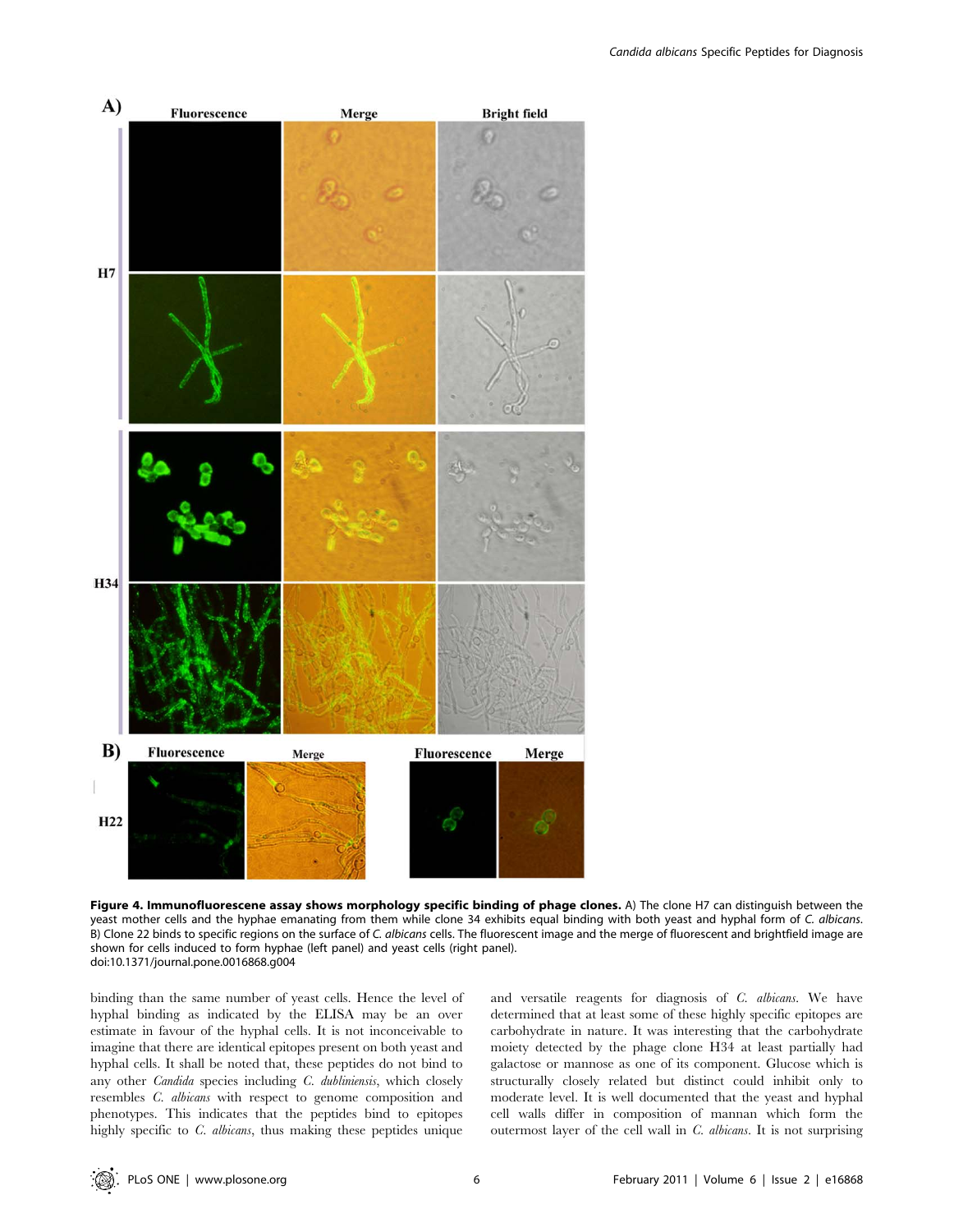

Figure 5. Biochemical characterization of cell surface ligands. A) C. albicans cells treated with proteinase K or NaIO<sub>4</sub> followed by interaction with H34 clone showed binding insensitive to the proteinase treatment. M13 used as a negative control showed no interaction with untreated or treated cells. Cells were visualized at 800X magnification. B) Presence of excess of some monosaccharides inhibits the peptide- cell interactions. Phage clones incubated with excess (1 M) of Glucose (D), Galactose (G) Mannose (M), and N acetyl glucosamine (N) were allowed to interact with C. albicans yeast cells and the extent of interaction (or fold inhibition) was determined by plaque assay. C) Inhibition by excess monosaccharides is concentration and isomer dependent. In the same assay as in B, Mannose or  $\alpha$ -D-methyl mannopyranoside used at 1 M and galactose or mannose at  $10^{-4}$  M concentration and inhibition was determined as above. Values shown represent an average of three readings. doi:10.1371/journal.pone.0016868.g005

that the epitopes differ among different species, which might reflect subtle differences in carbohydrate metabolism and cell wall biogenesis in these related Candida species.

For convenient identification of Candida spp. germ tube and chlamydospore formation as well as sugar assimilation tests, have been used for a long time [20]. In addition to these conventional methods, molecular methods including PCR based amplification of highly conserved sequences in the genome is also reported [6], [7]. Only germ tube formation test is widely employed in most of the clinical laboratories for rapid identification of C. albicans. However, it has been reported that C. dubliniensis, C. parapsilosis, C. tropicalis can also form germ tubes/pseudohyphae in serum and their sugar assimilation patterns are similar to that of C. albicans, hence chances of incorrect diagnosis are high without a test that

can unequivocally differentiate between these related species in a short time [4].

The two species *C. albicans* and *C. dubliniensis* are highly similar with respect to their genome sequences and exhibit high similarity in many phenotypic characters including resistance to cycloheximide, ability to produce germ tubes, chlamydospores and true hyphae [21]. Although sugar assimilation, growth at elevated temperature and intracellular  $\beta$ -glucosidase activities differ between these two species [22], [23], none of these methods have proved to be effective in differentiating the two species in clinical settings [24]. On the other hand, no single molecular fingerprinting technique has evolved as a dominant method, as each method has its own set of limitations [25], [26]. Most PCR based methods often turn out to be too sensitive and while they claim to be able to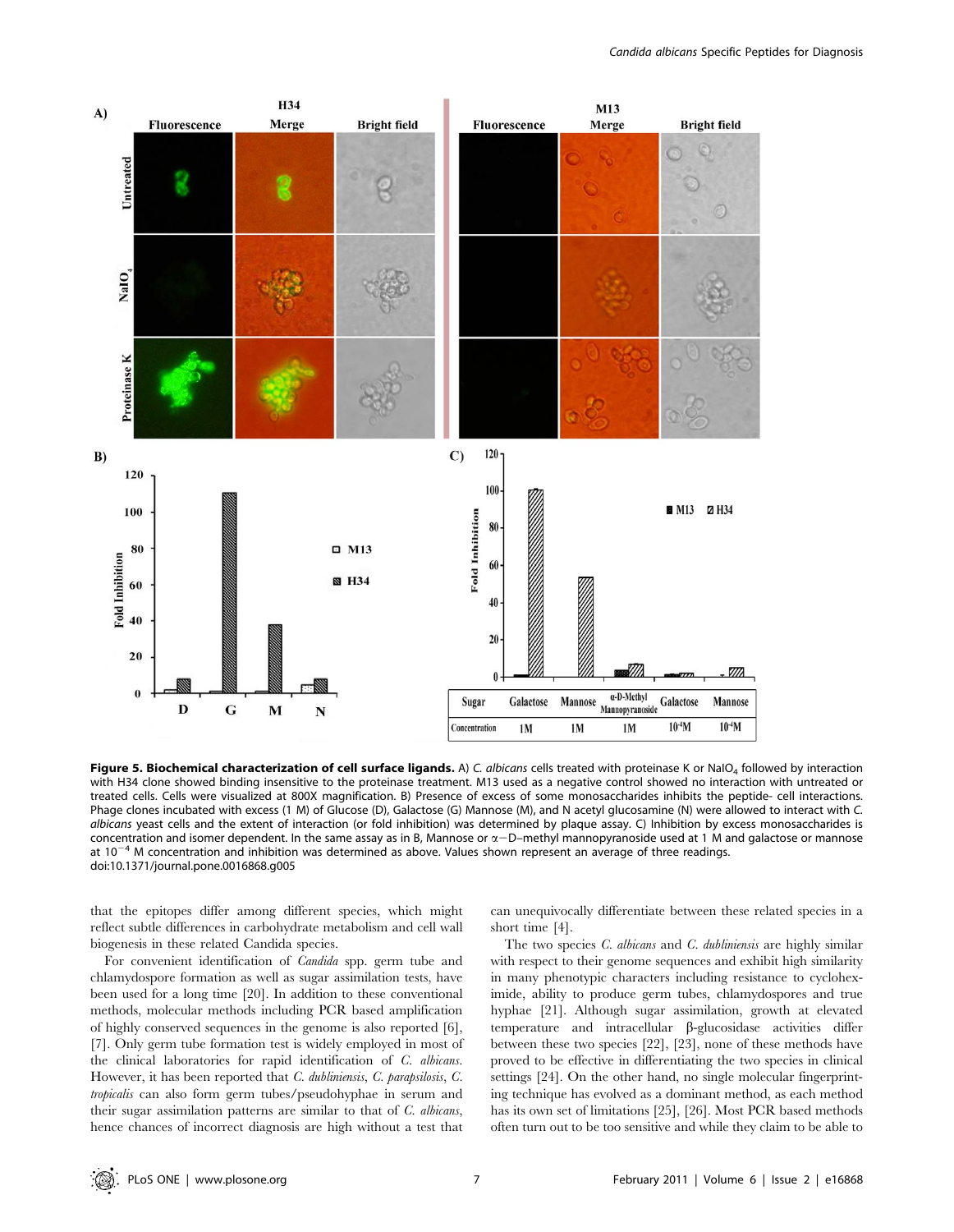detect as low as single cell per ml, even degradation products from dead cells can lead to false positives in these tests. Bliss et al. (2003) reported identification of ScFv expressing phage clones that could differentiate between filaments formed by these two species [27]. These reagents were specific to proteins expressed on the filaments by either of the species. In contrast, some of the peptides reported in the present study could detect specific carbohydrate moieties on the surface of C. albicans irrespective of the morphological form while others could specifically detect ligands on the hyphal form of C. albicans. Some of the peptides curiously could even decorate specific domains on hyphae e.g. clone H22 which stains heavily on surface of hyphae close to the mother cell. While the clones thus can be used in a diagnostic test, studying specificity of interaction of H22 will serve an academic interest, since it can differentiate different regions of surface of *Candida* hyphae. Hence, not only can these peptides be used in combination for developing highly sensitive diagnostic tests, they can be used in studying finer qualitative differences in surface carbohydrates of these fungal pathogens which could contribute differently to the host pathogen interactions. These peptides can be employed for rapid detection of C. albicans by a simple ELISA based assay which allows testing multiple samples at the same time and thus making the assay highthroughput.

Among systemic fungal infections, 60% are caused by C. albicans and there is an increase in the number of cases of infection due to non-albicans species like C. tropicalis, C. parapsilosis, C. glabrata and C. krusei [5]. Since these species differ in their antifungal susceptibilities and the cost of antifungal treatment is high, it is imperative to make accurate and timely diagnosis of the causative agent. Therefore, it is crucial to develop species specific diagnostic test for all of these species and we believe that, this can be possible with short peptides identified by phage display technique as reported here.

#### Materials and Methods

#### Candida strains, culture and experimental condition

Clinical isolate of C. albicans, SC5314 [28] was used for phage peptide library screening. Other Candida species used for comparative binding studies were C. glabrata (Dr Rupinder Kaur, CDFD, Hyderabad), C. dubliniensis, and C. tropicalis (Dr Kaustuv Sanyal, JNC, Bangalore), C. albicans, C. parapsilosis and C. kefyr (Dr. Y Prakash, KMC, Manipal). Candida strains were routinely grown in YEPD broth (1% Yeast extract, 2% Peptone, 2% Dextrose) overnight at 30°C. Under these conditions all Candida strains grow extensively as yeast cells. CHROMagar (Difco) was used for identification of Candida species.

#### C. albicans hyphal induction

For hyphal induction,  $5 \times 10^6$  yeast cells of *C. albicans* were incubated in synthetic complete drop-out medium [29] supplemented with 4% glucose and 10% fetal bovine serum (FBS; Gibco-BRL) at  $37^{\circ}$ C for 4 hours on a rotary shaker.

# Phage libraryand biopanning of phages binding specifically to C. albicans

Phage library used in this study, contained M13 phage clones displaying 12 mer random peptides fused to pIII coat protein (New England Biolabs). Biopanning and amplification of the phages was performed according to the procedure recommended by the manufacturer. In brief,  $5 \times 10^6$  C. albicans cells induced to form hyphae, were blocked with 2% BSA for 2 hours at room temperature (RT) and later washed with Tris buffer (TBS pH 7.3) in 1.5 ml eppendorf tubes. Phage library was diluted in blocking buffer (TBS pH7.3, 2% BSA) and  $10^{11}$  pfus of the phage library were co-incubated with  $\sim 5 \times 10^6$  hyphal cells at RT for 2 hours on a rotator. Unbound phages were washed with TBST buffer (TBS pH 7.3, 0.1% Tween 20). The bound phages were eluted with  $80 \mu l$  of  $0.1 \text{ M}$  glycine (pH 2) for  $10 \text{ min}$  and neutralized with  $20 \mu l$  of 1 M Tris buffer pH 8.0. The eluted phages were serially diluted and used to infect E. coli (ER-2738) and plated on  $LB<sup>T<sub>et</sub></sup>$  plates to estimate the titre values. After first round of panning, eluted phages were amplified to a concentration of  $2\times10^{11}$  pfu/ml and again used as input for second round of biopanning. Second and third round was each performed in the same way as the first round, except that 0.3% and 0.5% Tween-20 was used respectively during washing step to increase the stringency of binding of peptides to the cells. After the third round of selection, individual plaques on LB plates were picked with sterile tooth pick and maintained as individual phage clones for further studies.

# Assays for detection of peptide dependent phage binding to C. albicans cells

Plaque assay. Binding studies of individual phage clones with C. albicans cells (both yeast and hyphal form) were performed to select phage clones which show specific binding. Binding of individual phage clones was confirmed by plaque assay performed in triplicate. In brief,  $5 \times 10^6$  cells of *C. albicans* in either yeast or hyphal form, were mixed with a single phage clone having  $2\times10^9$ pfu/ml phages in an eppendorf tube and incubated at RT for 1 hour. Unbound phages were removed by three washes with TBST buffer (0.5% Tween 20 in TBS) followed by two washes with TBS. Bound phages were eluted with 80  $\mu$ l of 0.1 M glycine (pH 2.0) for 10 min and immediately neutralized with 20  $\mu$ l of 1 M Tris buffer pH 8.0. Phage titre was estimated as above. In all experiments M13 phage without displaying any peptide was used as negative control.

Specificity of H34 phage clone was further conformed by two rounds of plaque assay against  $5 \times 10^6$  cells of *C. albicans* or *C.* dubliniensis as mentioned above. In the first round,  $2\times10^9$  pfu/ml phages were used for the interaction, whereas in the second round, the eluted phages obtained from the first round estimated as  $2\times10^{7}$  pfu were used. The plaque assay in which  $5\times10^{6}$  cells of C. *albicans* or *C. dubliniensis* were interacted with  $2 \times 10^{7}$  pfu/ml phages used as a control and M13 phage was used as a negative control.

ELISA. Phage clones were further tested by ELISA for their ability to bind specifically to C. albicans. All ELISA tests were performed in triplicate in 96 well poly-lysine coated microtitre plates. All wells were incubated with  $100 \mu l$  of  $5 \times 107$ /ml yeast cells of C. albicans at  $37^{\circ}$ C for 1 hour. After decanting, wells were blocked with 2% BSA for 1 hour at  $37^{\circ}$ C and then  $2\times107$  pfus of individual phage clone in 100 µl of TBS were added to each well. After 1 hour incubation at RT on orbital shaker, wells were washed once with 0.5% TBST and incubated for 1 hour with 100 ml of mouse antiM13 horseradish peroxidase (HRP) conjugate (GE Healthcare, Munchen, Germany: 1:15000) at RT on orbital shaker. The wells were washed once with 0.1% TBST and presence of HRP was detected with o- phenylene diamine (OPD)/ H<sub>2</sub>O<sub>2</sub> as substrate. The reaction was stopped by addition of 50 µl of 2.5 M sulphuric acid. Absorbance at 490 nm was measured by using ELISA plate reader (SPECTRAmax 340).

As control ELISA was performed using rabbit polyclonal anti C. albicans antibody (Takara Bio Inc), as primary antibody (1:2,000), instead of phage clones and anti rabbit HRP conjugate (1:15,000) (Sigma) was used as the secondary antibody to detect the primary antibody bound to Candida species cells. Peroxidase level was determined as described above.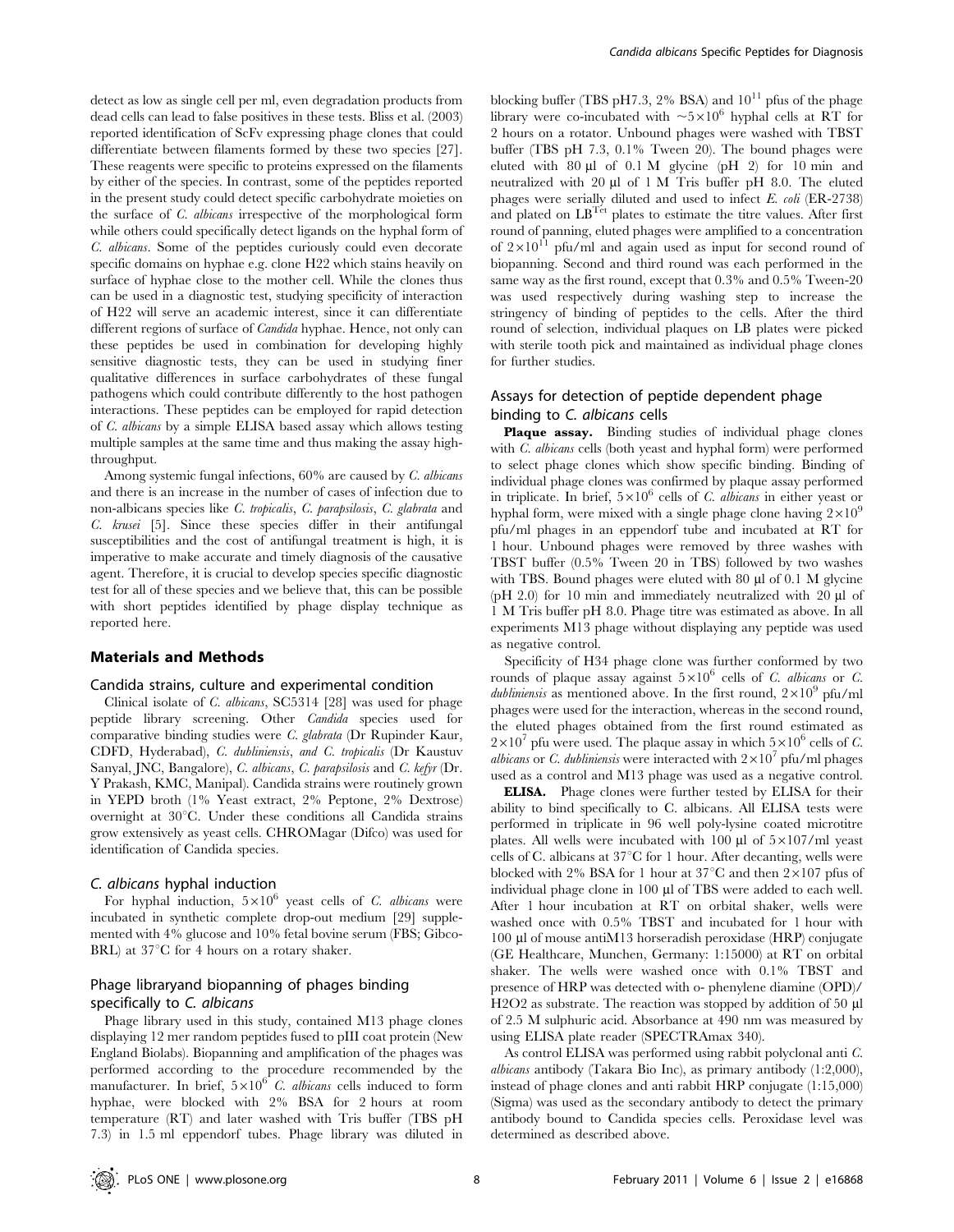Competitive ELISA. To check the sensitivity and specificity of the assay, we mixed the C. albicans and C. dubliniensis in different ratios (numbers) as well as C. albicans alone coated on the well and performed the ELISA experiment as described above.

Immunofluorescence assay. Yeast form of C. albicans cells were spotted and incubated at  $37^{\circ}$ C for 1 hour on poly lysine coated glass slides. Non specific binding sites were blocked with  $2\%$  BSA for 1–2 hours at 37 $\degree$ C. Cells were spotted and incubated with  $2\times109$  pfu of specific phage clone in 100  $\mu$ l of TBS for 1 hour at RT on rocker. Phages were washed off once with 0.1% TBST and cells were incubated with HRP conjugated mouse anti M13 antibody (1:100 dilution) at RT. After 1 hour incubation, cells were washed once with TBS and incubated with 1:1000 dilution of anti-mouse antibody-FITC conjugate for 1 hour on rocker at RT. Slides were rinsed with TBS and observed using Olympus B51 fluorescence microscope.

Yeast form of *C. albicans* cells in the presence of blood were spotted on poly lysine coated glass slide and incubated at  $37^{\circ}$ C for 1 hour. The debris was removed by washing with 1X TBS. Cells were interacted with  $2 \times 10^9$  pfu of specific phage clone in 100 µl of TBS for 1 hour at RT on rocker and immunofluorescence was performed as described above.

Sugar inhibition assay. To test whether the binding of phage clones on involves interaction with sugar residues the cell wall of C. albicans, we performed the interactions in presence of high concentration of various monosaccharides. The phage clones  $(2\times107 \text{ pft})$  were mixed with 1 M of dextrose, galactose, mannose or N-Acetyl glucosamine in an eppendorf tube for 1 hr at RT. Then  $5\times106$  C. albicans cells were added to the tube for interaction and the plaque assay was performed as described above. M13 phage was used as a negative control. The above experiment was performed with 1 M of  $\alpha$ -D-methyl mannopyranoside, 10-4 M of galactose or mannose.

#### References

- 1. Lo HJ, Kohler JR, DiDomenico B, Loebenberg D, Cacciapuoti A, et al. (1997) Nonfilamentous C. albicans mutants are avirulant. Cell 90: 939–949.
- 2. Morrell M, Fraser VJ, Kollef MH (2005) Delaying the empiric treatment of Candida bloodstream infection until positive blood culture results are obtained: a potential risk factor for hospital mortality. Antimicrob Agents Chemother 49: 3640–3645.
- 3. Bikandi J, Millán RS, Moragues MD, Cebas G, Clarke M, et al. (1998) Rapid identification of Candida dubliniensis by indirect immunofluorescence based on differential localization of antigens on C. dubliniensis blastospores and Candida albicans Germ Tubes. J Clin Microbiol 36: 2428–2433.
- 4. Kim D, Shin WS, Lee KH, Kim K, Joo J, et al. (2002) Rapid differentiation of Candida albicans from other Candida species using its unique germ tube formation at 39°C. Yeast 19: 957-962.
- 5. White PL, Shetty A, Rosemary AB (2003) Detection of seven Candida species using the Light-Cycler system. J Med Microbiol 52: 229–238.
- 6. Chen YC, Effisner JD, Kattar MM, Rassoulian-Barrett SL, LaFe K, et al. (2000) Identification of medically important yeasts using PCR-based detection of DNA sequence polymorphisms in the internal transcribed spacer 2 region of the rRNA genes. J Clin Microbiol 38: 2302–2310.
- 7. Morace G, Sanguinetti M, Posteraro B, Cascio G, Fadda G (1997) Identification of various medically important Candida species in clinical specimens by PCRrestriction enzyme. J Clin Microbiol 35: 667–672.
- 8. Havard J, Pamela H, Robert EWH (2006) Peptide Antimicrobial Agents. Clinical Microbiology Reviews 19: 491–511.
- 9. Pollock JJ, Denepitiya L, MacKay BJ, Lacono VJ (1984) Fungistatic and fungicidal activity of human parotid saliva histidine rich polypeptides on Candida albicans. Infect Immun 44: 702–707.
- 10. Koshlukova SE, Lloyed TL, Araujo MWB, Edgerton M (1999) Salivary histatin 5 induces non-lytic release of ATP from Candida albicans leading to cell death. J Biol Chem 274: 18872–18879.
- 11. Smith GP, Scott JK (1993) Libraries of peptides and proteins displayed on filamentous phage. Methods Enzymology 217: 228–257.
- medium for presumptive identification of clinically important Candida species. J Clin Microbiol 32: 1923–9.
- 
- 
- 12. Odds FC, Bernaert R (1994) CHROMagar Candida, a new differential isolation
- 
- 13. Smith GP (1985) Filamentous fusion phage: novel expression vectors that display cloned antigens on the virion surface. Science 228: 1315–1317.

Biochemical analysis of peptide binding specificity. Overnight saturated C. albicans cells were washed with TBS and treated with either proteinase K to degrade proteinaceous antigens or with sodium metaperiodate to degrade carbohydrate antigens on the cell surface as described previously [27]. Briefly, for proteinase K treatment cells were incubated in 50 mM Tris (pH 7.5) containing 100  $\mu$ g/ml of proteinase K for 2 h at 37<sup>o</sup>C. For sodium metaperiodate treatment, cells were incubated in 50 mM sodium acetate (pH 4.5) buffer containing 50 mM sodium metaperiodate for 30 min at  $4^{\circ}$ C in the dark. After washing with water, treated cells were analyzed by immunofluorescence as described above.

# Supporting Information

Figure S1 Immunofluorescence assay shows that Candida specific phages do not react with components of mammalian blood. As described in the methods section the cells mixed with rabbit blood were smeared and immunofluorescence assay was performed with H34 phage clone. Cells were visualized at 800X magnification. The brightfield image, the fluorescent image and the merge of the two are shown. (TIF)

#### Acknowledgments

We thank Dr Prakash, KMC, Manipal, Dr Kaustuv Sanyal, JNC, Bangalore and Dr Rupinder Kaur, CDFD, Hyderabad for providing the strains of Candida species.

#### Author Contributions

Conceived and designed the experiments: SA KNB HB PPS. Performed the experiments: SA KNB HB BP. Analyzed the data: SA KNB HB BP PPS. Wrote the paper: SA KNB HB BP PPS.

- 14. Hayden MS, Gilliland LK, Ledbetter JA (1997) Antibody engineering. Curr Opin Immunol 9: 201–212.
- 15. Kay BK, Kurakin AV, Hyde-DeRuyscher R (1998) From peptides to drugs via phage display, Drug Discov Today 3: 370–378.
- 16. Lesinski GB, Westeerink J (2001) Novel vaccine strategies to T-independent antigens. J Microbiol Methods 47: 135–149.
- 17. Ehrilch GK, Bailon P (2001) Identification of model peptides as affinity ligands for the purification of humanized monoclonal antibodies by means of phage display. J Biochem Biophys Methods 49: 443–454.
- 18. Bjorlilng E, Von Garrelts E, Morner A, Ehnlund M, Persson MAA (1999) Human neutralizing human immunodeficiency virus type 2-specific Fab molecules generated by phage display. J Gen Virol 80: 1987–1993.
- 19. Szardenings M, Tornroth S, Mutulis F, Muceniece R, Keinanen K, et al. (1997) Phage display selection on whole cells yields a peptide specific for melanocortin receptor 1. J Biol Chem 272: 27943–27948.
- 20. Rousselle P, Freydiere AM, Couillerot PJ, de Montclos H, Gille Y (1994) Rapid identification of Candida albicans by using albicans ID and Fluoroplat agar plates. J Clin Microbiol 32: 3034–3036.
- 21. Ruan E, Johan LFK, Carolina HP (2009) Candida albicans or Candida dubliniensis? Mycoses;doi: 10.1111/j.1439-0507.2009.01759.x.
- 22. Pinjon E, Sullivan D, Salkin I, Shanley D, Coleman D (1998) Simple, inexpensive, reliable method for differentiation of Candida dubliniensis from Candida albicans. J Clin Microbiol 36: 2093–2095.
- 23. Salkin IF, Pruitt WR, Padhye AA, Sullivan D, Coleman D, et al. (1998) Distinctive carbohydrate assimilation profiles used to identify the first clinical isolates of Candida dubliniensis recovered in the United States. J Clin Microbiol 36: 1467.
- 24. Sullivan D, Coleman D (1998) Candida dubliniensis: characteristics and identification. J Clin Microbiol 36: 329–334.
- 25. Sullivan DJ, Henman MC, Moran GP, ONeill LC, Bennett DE, et al. (1996) Molecular Genetic approaches to identification, epidemiology and taxonomy of nonalbicans Candida species. J Med Microbiol 44: 399–408.
- 26. Vaneechoutte M (1996) DNA fingerprinting techniques for microorganisms. A proposal for classification and nomenclature. Mol Biotechnol 6: 115–142.
- 27. Gillum AM, Say EYH, Kirsch DR (1984) Isolation of the Candida albicans gene for orotidine-5'-phosphate decarboxylase by complementation of S. cerevisiae ura3 and E. coli pyrF mutations. Mol Gen Genet 198: 179–182.